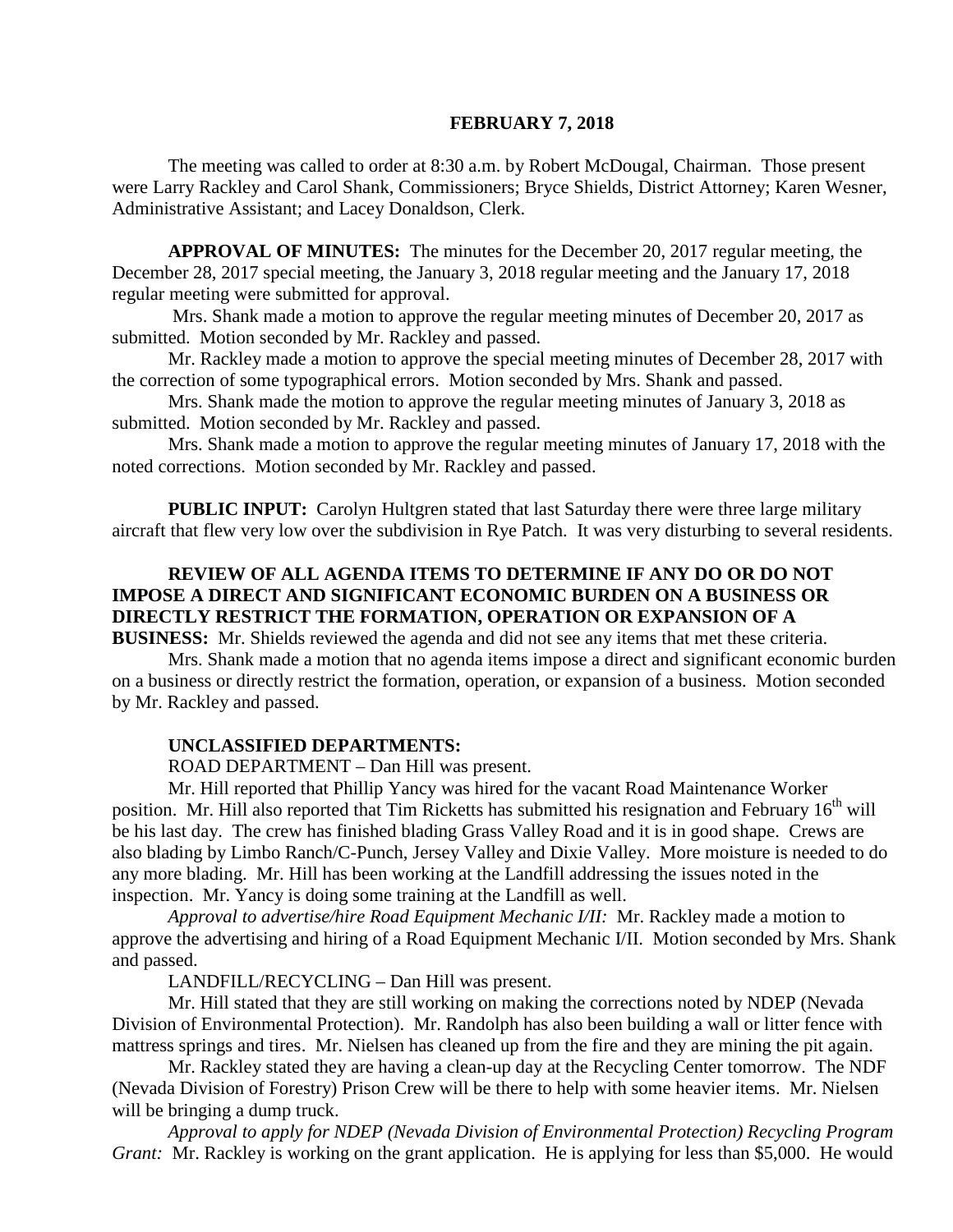like to paint the building. Mr. Rackley stated that matching funds are encouraged, but not required. It was also noted that the funds would be distributed on a reimbursement basis.

Mrs. Shank made a motion to approve the submittal of an application for the NDEP Recycling Program Grant to paint the Recycling Center. Motion seconded by Mr. Rackley and passed.

Mr. Hill also spoke about Mr. Hardy and his proposed Salary Resolution. Mr. Hill wanted to give credit to Mr. Ricketts for training Mr. Hardy.

SENIOR CENTER – Mr. Rackley stated that Mrs. McKinney could not attend the meeting today. They have received the new mixer and it will be installed next week. On February 22<sup>nd</sup> they will be going to the Automobile Museum. They will be having the Annual Cookie Bake-off on February  $14<sup>th</sup>$ . Breakfast this month will be on the  $23<sup>rd</sup>$ . In regards to any discussion about cameras for the Senior Center, she would be fine with them outside the building, but not on the inside.

BUILDINGS AND GROUNDS – John Handka was present.

*Lovelock Street Fever Car Club Annual Show N Shine, Request to use Courthouse Park for event on June 1-3, 2018:* Patty Burke was present on behalf of the Car Club.

Ms. Burke spoke about the event. They will provide proof of insurance once they receive it. Mr. Handka did not have any concerns.

Mr. Rackley made a motion to approve the Lovelock Street Fever Car Club's request to use the Courthouse Park for their Annual Show N Shine June 1-3, 2018. Motion seconded by Mrs. Shank and passed.

*Department Update:* Mr. Handka spoke about the remodel in the Justice Court. The new flooring has been installed in the Judge's Chambers and the Courtroom. They will do the Clerk's office next week. Mr. McDougal stated that he spoke with Judge Stephens this morning and she is very happy with the results.

Mr. Handka also spoke about installing cameras at the Senior Center. There was an incident that occurred at the Courthouse last week, which started at the Senior Center. The individual was verbally abusive. The cameras would not record any audio. Mr. Handka stated that he would like to install one camera inside that would record the dining room and the entrance.

Mr. Handka stated that they replaced a faucet at the Imlay Road Shop. Mr. Handka also stated that he has considered starting to water the lawn at the Courthouse, but the weather could change at any time.

Mr. Handka also informed the Board that someone is coming out to test for geothermal at the Airport today. This is a requirement to submit the current grant application.

COMMUNITY CENTER/ECONOMIC DEVELOPMENT – Heidi Lusby-Angvick was present. Mrs. Lusby-Angvick reported that the next eight weekends at the Community Center are booked. Mrs. Lusby-Angvick was asked if Mrs. McKay is still helping out with the Community Center. Mrs. Lusby-Angvick stated that she is and it seems to be working well. Mrs. Lusby-Angvick stated that she

also speaks with Mr. McKinney daily. Mrs. Lusby-Angvick attended a "Marijuana in the Workplace" workshop in Winnemucca. At the workshop they stated that "Silence is Consent" and if we have a drug-free workplace policy in effect, we need to continue following it.

Mrs. Lusby-Angvick stated that Humboldt County is leaving WNDD (Western Nevada Development District) and will be partnering with Elko instead.

Mrs. Lusby-Angvick stated that she has partnered with the Small Business Development Council to host a Start Smart Business class on February 22<sup>nd</sup> at 5:15 p.m. at the Community Center. On Friday, Mrs. Lusby-Angvick will be attending the Nevada Works meeting in Reno. On February  $14<sup>th</sup>$  a Delegation from Canada will be in Reno, so Mrs. Lusby-Angvick will attend the meeting to represent Pershing County. The next WNDD meeting will be on February  $26<sup>th</sup>$  in Fernley. That evening, Jean Barrett with the Governor's Office of Economic Development will be here at the Community Center for a Nevada Main Street workshop. The Nevada Economic Development Conference will be held in Reno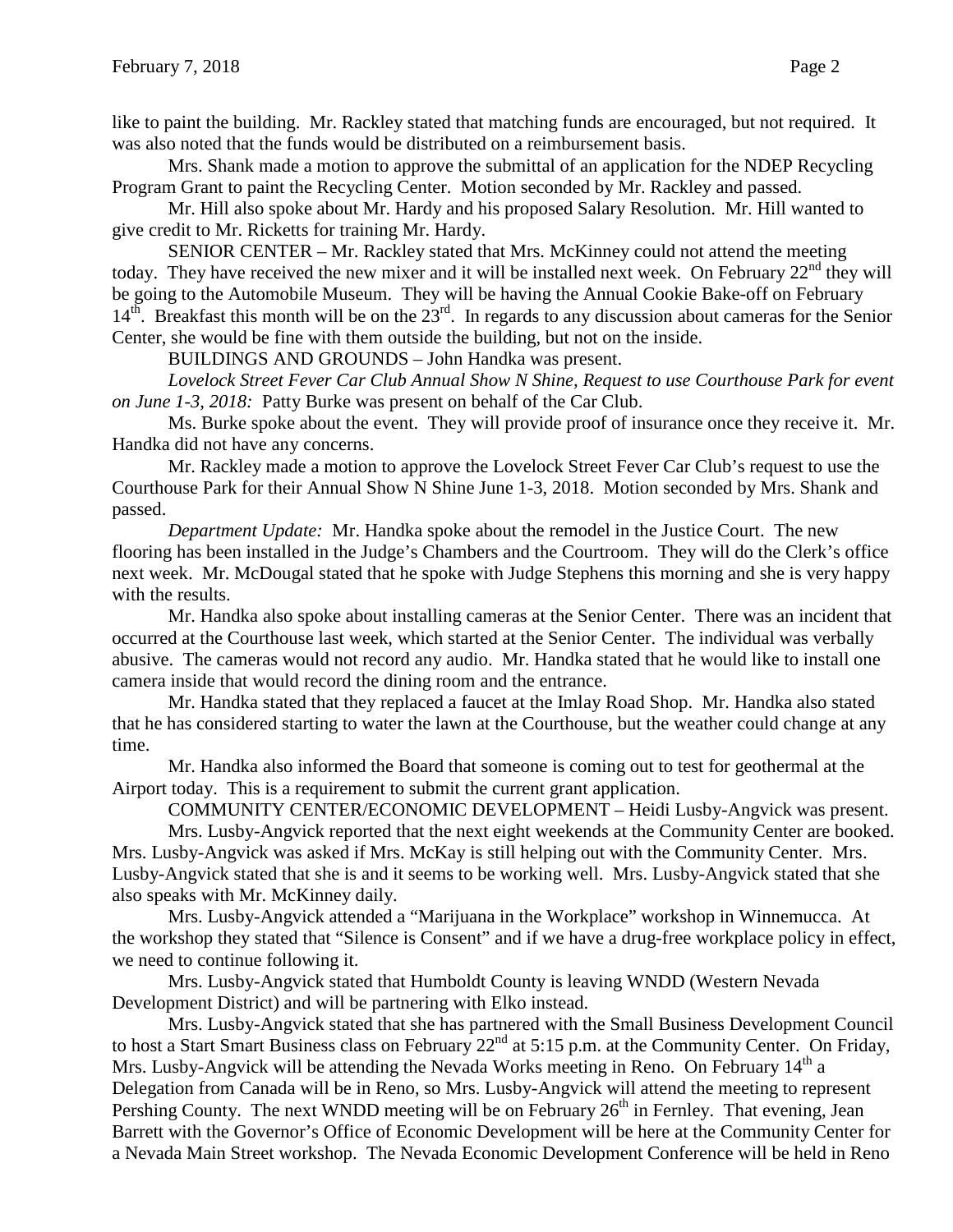August 20-22, 2018. The Rural Roundup Conference is in Tonopah April 11-13. She is not sure if anyone from Pershing County is going.

FIRE/AMBULANCE DEPARTMENTS –

*LOVELOCK:* Fire Chief Rodney Wilcox was present.

Chief Wilcox reported that he has been very busy this month acclimating to his new position as Chief. He and the other officers have been working on a SWOT (Strengths, Weaknesses, Opportunities and Threats) Analysis.

*Appointment of Fire Inspector:* Chief Wilcox, Mike Heidemann and Commissioner Rackley met to discuss Fire inspections that are required to obtain a County Business License. Mr. Heidemann developed a form and they completed the inspection at the Rye Patch Truck Stop. Chief Wilcox asked if the inspections should be done annually, instead of just on the initial application. Mr. Shields stated that they could look into that, but it is not currently required.

Mrs. Shank asked if the inspections are something the Chief would be able to continue to do. Chief Wilcox stated that you have to be qualified and Mr. Heidemann is the only one who is at this time. It was noted that Nathan Carmichael was also interested in becoming certified. Mr. McDougal asked if when making the appointment they could do it more broadly and not name an individual.

There was also discussion about fees. Mr. McDougal stated that a fee structure does need to be discussed, but they are not prepared to do that today.

Mr. Shields stated that the Fire Inspector is normally the Fire Chief or his duly qualified designee.

Mrs. Shank made a motion to appoint the Fire Chief or his duly qualified designee as the Fire Inspector. Motion seconded by Mr. Rackley and passed.

Chief Wilcox also reported that they have been working on updating the job descriptions. Everyone has been signed off for the F Endorsement and just need to go to DMV. Chief Wilcox and Richie Wagner met with the Fire Marshall's Office regarding a Firefighter I class. Chief Wilcox has appointed a new Training Coordinator – Debbie Mock. The new Safety Officer is Lorne Bianchi and Trina Pritchard will remain the EMS Director. They currently have 23 volunteers on the roster with two pending applications. The Department will be assisting with the Car Seat Safety Check Point on Friday. They will also be offering blood pressure checks and will be handing out fire alarms.

Mrs. Shank asked if Chief Wilcox felt the Fire and Ambulance Departments should be separated. Chief Wilcox didn't think the Department could handle a separation. He has met with REMSA and the Ambulance billing is going well.

LIBRARY – Carolyn Hultgren stated that the Library hosted a magician at the Community Center last night and the room was full.

IT DEPARTMENT– Justin Abbott was present.

Mr. Abbott reported that between December  $28<sup>th</sup>$  and January 31<sup>st</sup> he had 17 requests opened on the Help Desk. 14 of those were resolved within that time period. The average response time is about 2  $\frac{1}{2}$  hours and the resolution time is about 33  $\frac{1}{2}$  hours. Most tickets were low priority issues.

Mr. Abbott has sent a first draft of the Information Technology and Information Security Policy to Mr. Shields and Mrs. Wesner. He also sent a draft RFP (request for proposals) for a new phone system to Mr. Shields this morning. After speaking with Mrs. Childs, he budgeted \$105,000 for the new phone system. He did receive a quote from CC Communications for a maintenance contract on the current system and it will be on the next agenda. It will only be for time and materials. Our printer service contract vendor, Sierra Office Solutions, provided Mr. Abbott with a tool called FM Audit. It monitors our printers and directly sends Sierra Office Solutions information on ink levels, print count, etc.

Mr. Abbott stated that the server enclosure installation went very well. He had help from Logan Scarpace at Devnet. Mr. Scarpace also helped with the installation of the Tyler servers as well.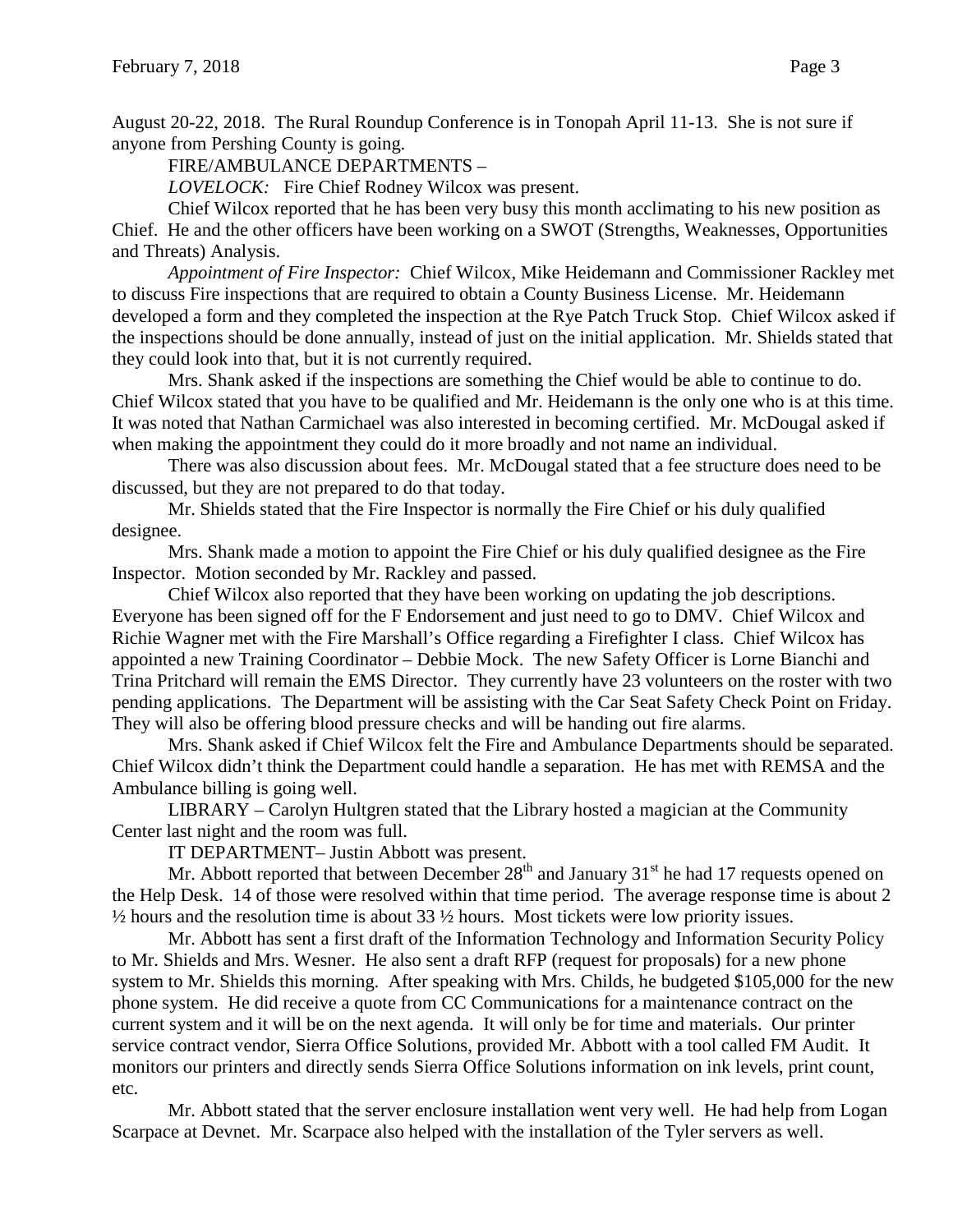Mr. Abbott stated that he is working on getting a quote on another server for the Votec application. After a four month delayed response, they are now requesting a separate server. The original plan had been to house the application on the Devnet server. Mr. Abbott is concerned with the power supply in the server room and having adequate cooling as well.

Mr. Abbott stated that the conversion to the new website is going great. He will be having a training session with Revize to learn the back-end of the system. After his training he will meet with the various department heads. Mr. Abbott also stated that he is working on a Strategic Technology Plan.

The Commission meeting recessed at 9:37 a.m. for a Liquor Board meeting and reconvened at 9:39 a.m.

SAFETY/GRANT WRITER – Pam Munk was present.

Mrs. Munk stated that the E-Learning for Safety Training is up and running. She is still having a few issues, but it is available. She will be doing the Road Department's Safety Training on site for them. The Health Fair is March  $3<sup>rd</sup>$ . Mrs. Munk stated that I2P2 (Injury and Illness Prevention Program) will be going into effect soon and the Safety Committee has been preparing.

The Kaboom Grant has been approved in the amount of \$15,000. She does still need to send them additional photos by June  $1<sup>st</sup>$ . They will be holding a Fundraiser dinner party on April 28<sup>th</sup> and a Street Fair on May 19<sup>th</sup>. So far they have raised approximately \$3,500.

*Request to apply for a Land and Water Conservation Fund Grant in the amount of \$100,000 funding from Nevada State Parks for playground equipment:* Mrs. Munk stated that a grant match is required, but she believes that can be covered by their fundraising efforts. Mr. McDougal stated that they can also use in-kind contributions for the match.

Mrs. Shank made a motion to approve applying for a Land and Water Conservation Fund Grant in the amount of \$100,000 from Nevada State Parks for playground equipment. Motion seconded by Mr. Rackley and passed.

Mrs. Munk would like to attend the Prima Safety Conference. They do offer a \$1,500 grant for attendance. This will have to be put on the next agenda.

PUBLIC DEFENDER – Steve Cochran was present.

The Board was given the case report for January. Mrs. Shank has some ideas to revise the report and will speak with Ms. Martinez about making some changes. Mr. Cochran stated that he and Ms. Martinez had both been sick, but are on the up side now. They are also getting reorganized after the office remodel.

CODE ENFORCEMENT – Mr. Shields reported that Mrs. Machado is in the field today. She is doing a great job identifying properties of concern. The Sheriff's Office has been instrumental in helping her in the outlying areas. Mrs. Machado will have a report for the Board at the next meeting.

### **ELECTED DEPARTMENTS:**

LACEY DONALDSON, CLERK-TREASURER – *Department Update; Approval of corrections/changes to the Tax Roll:* Mrs. Donaldson stated that she did not have an update and there are no corrections to the Tax Roll.

RENE CHILDS, RECORDER-AUDITOR – Mrs. Childs gave the Board the monthly fund balances.

*Renewal/change copier lease for the Administration Building copier and the Courthouse copier which will expire July 2018:* Mrs. Childs met with Sierra Office Solutions as our current lease is expiring in July. The lease would be for 5 years and would save the County approximately \$388 per month.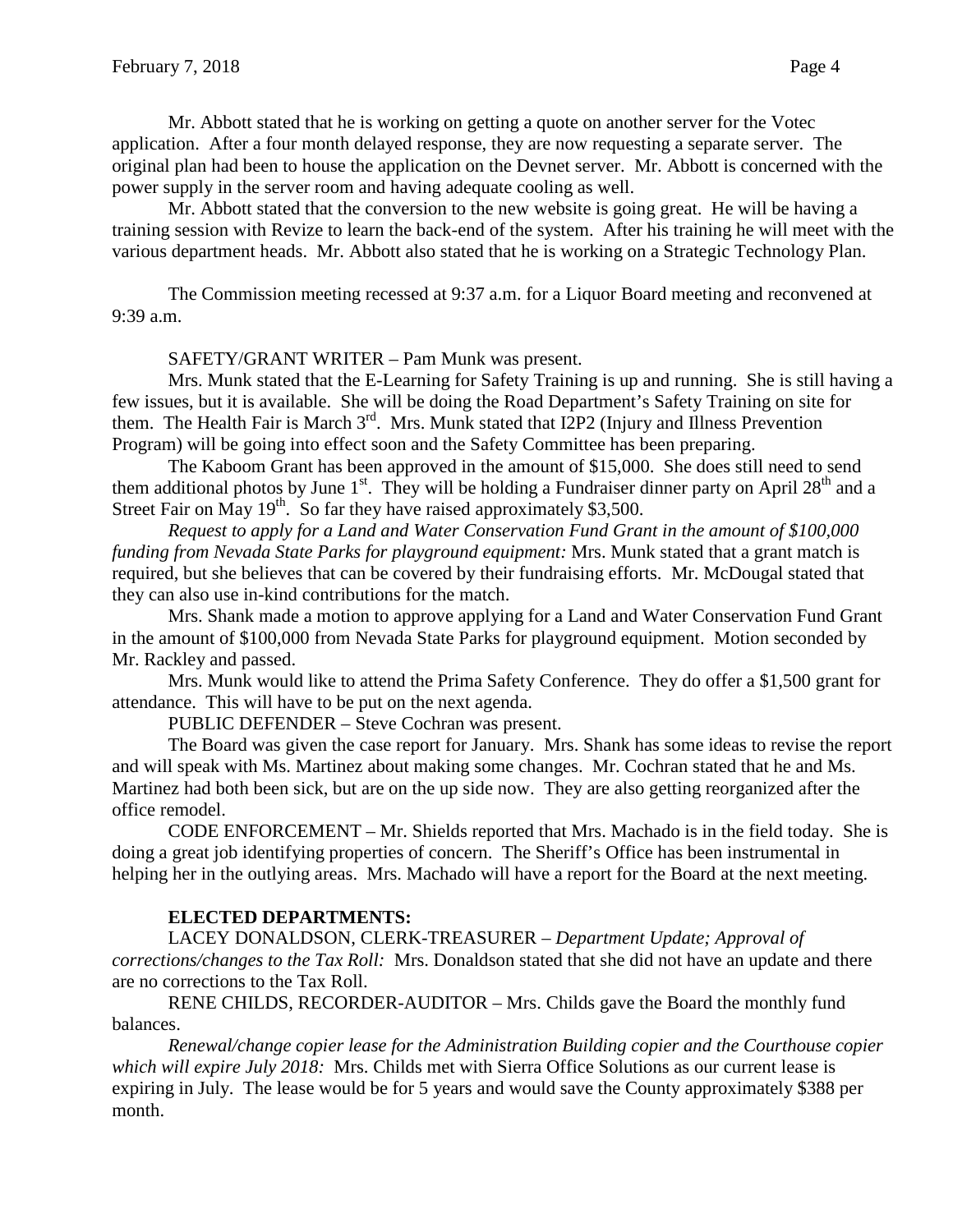Mrs. Shank made a motion to move forward with obtaining a new lease agreement with Sierra Office Solutions for the Administration Building and the Courthouse. Motion seconded by Mr. Rackley and passed.

JERRY ALLEN, SHERIFF – Sheriff Allen stated that the Commissioners did their quarterly inspection of the Jail this morning. The Health Inspector was here last week and the only issue was not having timers on the sinks. Sheriff Allen met with representatives from the Secretary of State's Office about the Silver Flume Business Portal last week. Sheriff Allen also stated that he is struggling to fill the open deputy positions in his Department.

*Approval for out of state travel February 2-4, 2018 to return K-9 Jax to originating kennel in Kansas:* Sheriff Allen stated that the agency that was looking at purchasing Jax doesn't think they will be able to make a decision for several months and asked that he be returned to Pershing County. Jax was being kenneled at the Sheriff's Office, but Sheriff Allen was concerned about him not being with a handler and his lack of continued training. Jax is getting a 30 day evaluation at the kennel and then we will have more information in regards to the next steps to take afterwards.

Mr. Rackley made a motion to approve the out of state travel February 2-4, 2018 to return the K-9 Jax to the originating kennel in Kansas. Motion seconded by Mrs. Shank and passed.

# PLANNING AND BUILDING DEPARTMENT/IMLAY WATER: James Evans was

present.

Mr. Evans gave the Board the Board his monthly fees collected report. Mr. Evans stated that the I-80 Truck Stop has submitted their plans.

The Planning Commission does have a meeting tonight to review a parcel map within the City.

Mr. Evans stated that with help from Lovelock Meadows Water District, they replaced two pressure regulators, the restrictors and copper lines on the Imlay Water System near the Church. Mr. Evans also stated that he ordered a new chlorine tank and a rebuild kit for the chlorine pump. The tank maintenance will be done this year as well.

**UPDATE ON PROGRESS OF SITE LOCATION, DESIGN, FUNDING, AMENITIES AND CONSTRUCTION OF LAW ENFORCEMENT CENTER:** There was no discussion regarding the new Law Enforcement Center.

**SALARY RESOLUTION:** R. HARDY, ROAD DEPARTMENT – Mrs. Shank made a motion to approve the Salary Resolution for Ray Hardy moving him from a Range 27, Step 1 to a Range 27, Step 4 effective February 5, 2018. Motion seconded by Mr. Rackley and passed.

**DERBY FIELD AIRPORT:** REQUEST FROM STATE OF NEVADA DEPARTMENT OF CORRECTIONS FOR PERMISSION TO USE DERBY FIELD'S FACILITY TO CONDUCT ACTIVE ASSAILANT TRAINING FOR NEW CORRECTIONAL OFFICER CADETS FOR THREE DAYS STARTING MARCH 14, 2018 – Mr. Rackley stated that it would be outside the building and not impeding the runways with access to lounge.

Mrs. Shank made a motion to approve the request by the State of Nevada Department of Corrections for permission to use Derby Field to conduct active assailant training for new Correctional Officer Cadets for three days starting March 14, 2018. Motion seconded by Mr. Rackley and passed.

**PROCLAMATIONS AND AWARDS:** There were no Proclamations or Awards considered.

**CORRESPONDENCE:** Mr. McDougal sent a letter to the Chair of the Senate Committee regarding the Pershing County Conservation and Economic Development Act. Senator Heller also suggested sending a similar letter to Secretary of the Interior, Ryan Zinke.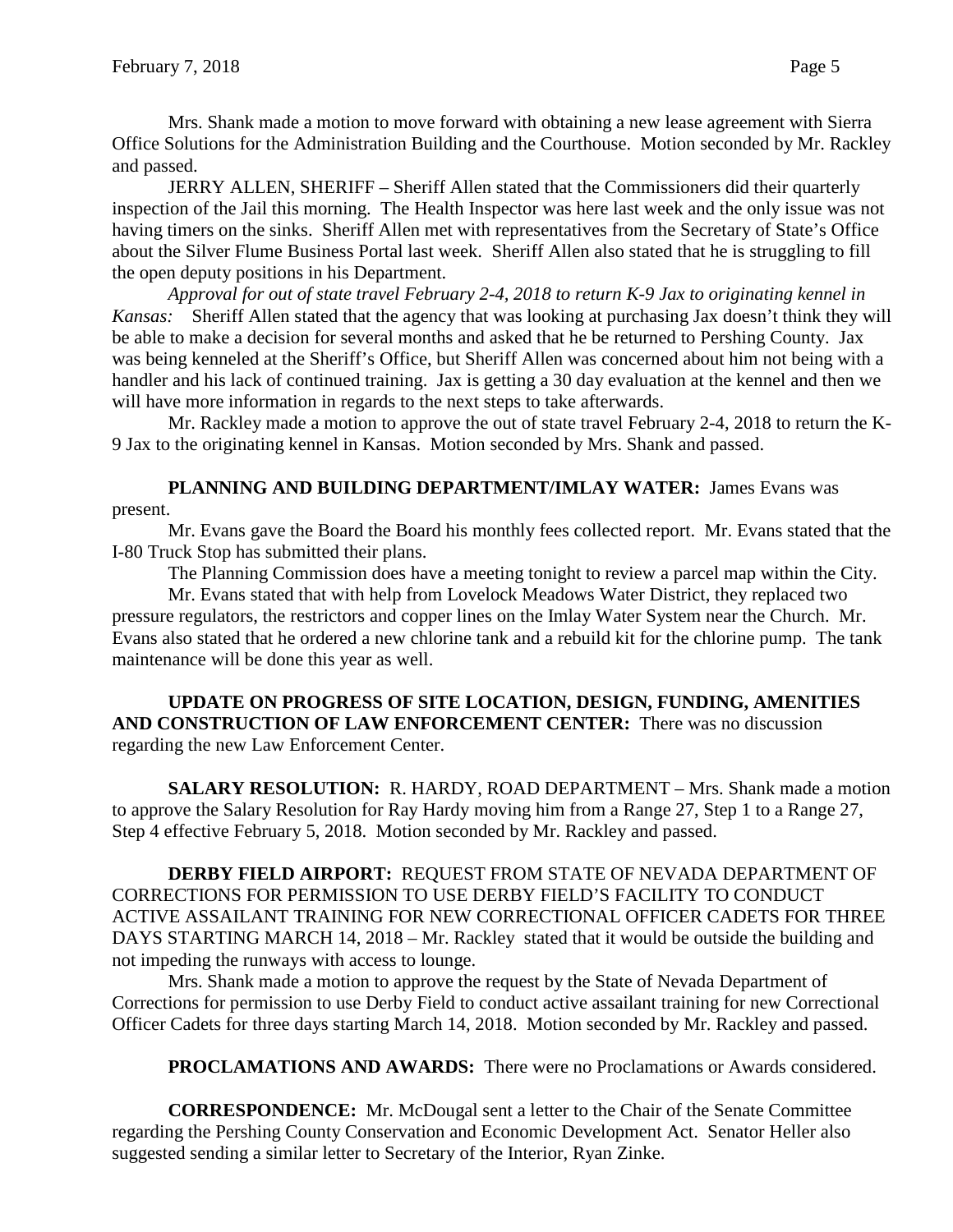### **BOARD APPOINTMENTS/RESIGNATIONS/VACANCIES:** 911 SURCHARGE

ADVISORY COMMITTEE – An email was received from Kent Ames of AT&T accepting the Telephone Company Representative seat on the board.

Mr. Rackley made a motion to appoint Kent Ames to the 911 Surcharge Advisory Committee with a term expiring December 31, 2019. Motion seconded by Mrs. Shank and passed.

HUMBOLDT RIVER BASIN WATER AUTHORITY – Letters were received from Carl Clinger and Richard Dennler interested in the active seat on the Board. A letter was also received from Bingo Wesner asking to be removed as an alternate on the Board.

Mrs. Shank made a motion to remove Bingo Wesner as an alternate on the Humboldt River Basin Water Authority Board. Motion seconded by Mr. Rackley and passed.

Carl Clinger spoke about his interest in the Board. Although he is currently an alternate on the Board, he has attended all, but one meeting in the last four years.

Mrs. Shank made a motion to appoint Carl Clinger to the Humboldt River Basin Water Authority. The motion died due to lack of second.

Mr. Rackley made a motion to appoint Richard Dennler to the Humboldt River Basin Water Authority. Motion seconded by Mrs. Shank and passed.

Mr. McDougal spoke about the alternates. He would like a letter sent to the alternates asking if they are still interested in serving as such. Mrs. Wesner stated that there are only two alternates currently.

**UNIONVILLE CEMETERY:** UPDATE ON STATEMENT OF WORK; APPOINTMENT OF APPRAISER TO PERFORM APPRAISAL FOR THE UNIONVILLE CEMETERY R&PP SALE – Mrs. Wesner will send a request for services to the five vendors on the list.

**APPROVAL OF THE 2018-2024 MEDICAL SERVICES AGREEMENT BETWEEN PERSHING COUNTY AND PERSHING GENERAL HOSPITAL FOR INDIGENT CARE SERVICES:** Mr. Shields has been working with Debbie Mock. He hasn't heard back from Patty Bianchi, Pershing General Hospital CEO regarding their approval, so he would like to postpone action on this item.

The meeting was recessed at 10:38 a.m. for a closed labor session pursuant to NRS 288.220 to meet with the County's labor representative regarding labor negotiations. The meeting reconvened at 10:54 a.m.

**REPORT FROM LEGAL COUNSEL:** Mrs. Wesner stated that she is working on the Personnel Rules in regards to re-hires.

**UPDATE ON MATTERS RELATING TO THE PERSHING COUNTY ECONOMIC DEVELOPMENT AND CONSERVATION ACT:** Mr. McDougal stated that the Bill has been heard in Senate Committee and is moving along. Secretary Zinke is not necessarily in favor of the Bill at this time.

**DAVID KEMPWORTH, BLM, WINNEMUCCA DISTRICT OFFICE:** Eric Nolan, Fire Operations Specialist, was also present.

Mr. Kempworth spoke about the Economic Development and Conservation Act. He provided testimony to his Director last week in regards to the challenges faced in implementing the Bill if passed.

Mr. Kempworth also spoke about the improvements made to the Porter Springs Recreation site. A vault toilet, picnic tables, and fire rings were installed. They also put up an informational kiosk. Mr. Kempworth stated that they are still working on the water issue at Porter Springs in regards to the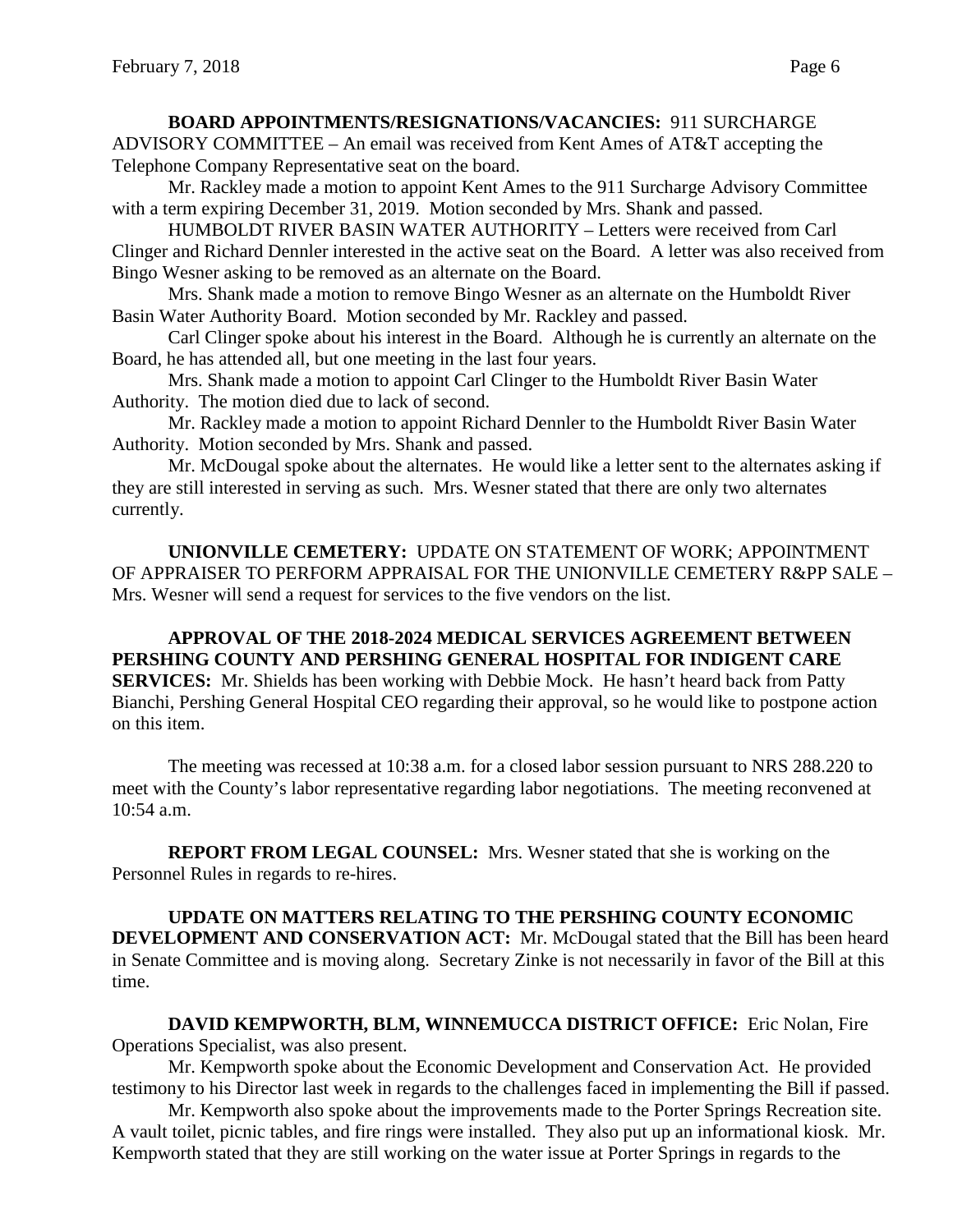wildlife and the grazing. He also spoke about the Lovelock Caves. Humboldt and Pershing County 4<sup>th</sup> graders will be out there in May.

Mr. Kempworth spoke about the Wild Horse and Burro comment period. The only gather that has been authorized is the Owyhee Complex.

Mr. Kempworth stated that once the appraiser is selected for the Unionville R&PP, they will do the appraisal, it will get patented and then the cemetery can go back to being used and visited by those families up there.

Mr. Kempworth spoke about the Burning Man Event. They are working with NASA to evaluate what, if any impact is occurring with 100,000 people on the playa. They just received Burning Man's application for the 2018 event and are reviewing it. For the event to occur it will have to be the same as last year – no population increase. Mrs. Shank mentioned that every body should be counted, not just the paid participants. Mr. Kempworth stated that there is a Cooperator's meeting on February  $20<sup>th</sup>$ .

Mr. Kempworth spoke about their extensive ES&R (Emergency Stabilization and Rehabilitation) program on the land that burned in Pershing County last year. Mr. Nolan stated that with last year's weather, the fire season hasn't really ended. It has been dry this winter, so the vegetation may not grow as much, but what is there will be dryer.

Mr. Kempworth stated that they have also been working on the EIS (Environmental Impact Statement) for Coeur Rochester. Relief Canyon isn't doing much, but communication is on-going.

**ITEMS FOR FUTURE AGENDAS:** Mrs. Shank asked what steps need to be taken to name the Grass Valley Community Center. Mr. Shields stated that it would be done by Resolution. Mrs. Shank also stated that the County should meet with the City prior to starting budget workshops. Mrs. Wesner is working on it and needs some possible dates.

Mrs. Shank also asked about the Water Resource Plan. Mr. McDougal will follow up. She also mentioned that Pershing County will turn 100 in 2019 and she would like to start a working group to plan some activities.

Mr. Rackley stated that he attended the last Grass Valley Advisory Board meeting. Mrs. Shank will attend the February meeting. Mr. McDougal stated that he is not available to attend the Grass Valley Town Hall on March  $24^{th}$ . He will also not be here on March  $23^{rd}$  if a budget workshop is going to be held.

# **MATTERS OF THE BOARD FOR DISCUSSION, BOARD MEMBER REPORTS,**

**BOARD LIAISON REPORTS:** Mrs. Shank stated that the Library Board is still short one member. The Museum Board met last night and discussed a ribbon cutting for the new kiosk on June  $2<sup>nd</sup>$ . She also attended the FCC (Frontier Community Coalition) meeting.

Mr. Rackley spoke about the Airport Advisory Board. There is a Nevada Airport Association meeting in March. In regards to the TV Board, the State Board will be meeting here this Friday. Mrs. Shank asked if Mr. Rackley would speak to the Airport Board about the signage they want and about restoring the MIG.

Mr. McDougal stated that the Recreation Board met last week and will be working on their budgets February  $15<sup>th</sup>$ . They would like to replace the bathrooms at the ball fields. They have also been discussing the future of the swimming pool.

Mr. Rackley stated that the Road Department will being hauling some material for the Race Track.

**PUBLIC INPUT:** There was no public input at this time.